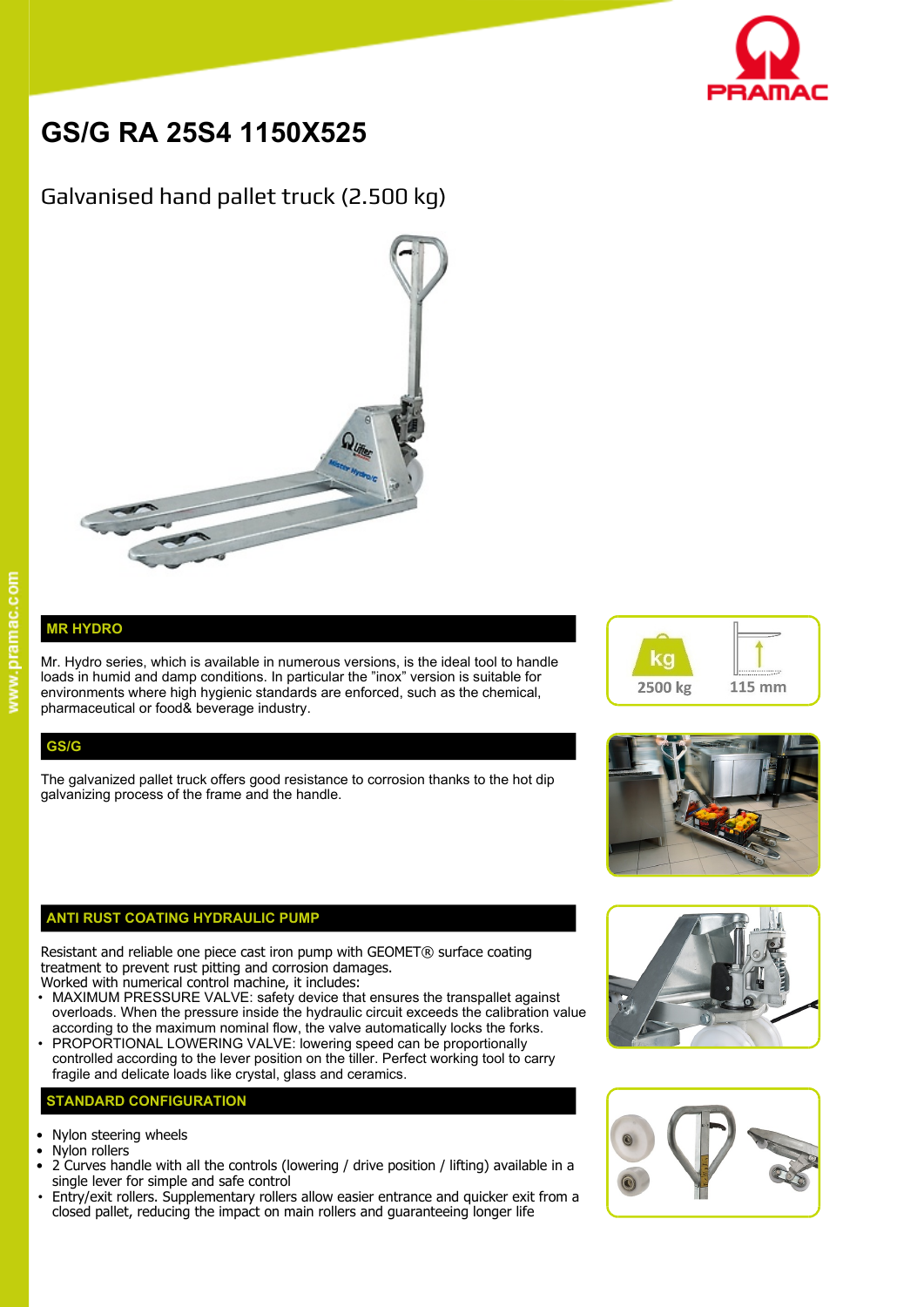|   |    | LIFTER     |
|---|----|------------|
|   |    | Manual     |
|   |    | Pedestrian |
| Q | Кg | 2500       |
| c | mm | 600        |
| x | mm | 932        |
| ν | mm | 1192       |
|   |    |            |

| <b>Weights</b>               |    |      |
|------------------------------|----|------|
| 2.1 Service weight           | Кg | 63   |
| 2.2 Axle load, laden rear    | Κq | 1796 |
| 2.2 Axle load, laden front   | Κq | 767  |
| 2.3 Axle load, unladen rear  | Kg | 21   |
| 2.3 Axle load, unladen front | Κq | 42   |

| <b>Tyres/Chassis</b>                         |            |    |              |
|----------------------------------------------|------------|----|--------------|
| 3.1 Tyres: front wheels                      |            |    | <b>NYLON</b> |
| 3.1 Tyres: rear wheels                       |            |    | <b>NYLON</b> |
| 3.2 Tyre size: Steering wheels - Diameter    |            | mm | 200          |
| 3.2 Tyre size: Steering wheels - Width       |            | mm | 50           |
| 3.3 Tyre size: Load rollers - Diameter       |            | mm | 82           |
| 3.3 Tyre size: Load rollers - Width          |            | mm | 60           |
| 3.5 Tyre size: rear wheels - Q.ty (X=driven) |            | nr | 4            |
| 3.5 Rear balancing axle                      |            |    | <b>No</b>    |
| 3.6 Tread, front                             | <b>b10</b> | mm | 155          |
| 3.7 Tread, rear                              | b11        | mm | 375          |
|                                              |            |    |              |

| <b>Dimensions</b>                          |               |    |      |
|--------------------------------------------|---------------|----|------|
| 4.4 Lift height                            | h3            | mm | 115  |
| 4.9 Height of tiller in drive position max | h14           | mm | 1160 |
| 4.15 Height, lowered                       | h13           | mm | 85   |
| 4.19 Overall lenght                        | 11            | mm | 1550 |
| 4.20 Lenght to face of forks               | $\mathsf{I2}$ | mm | 400  |
| 4.21 Overall width                         | b1            | mm | 525  |
| 4.22 Fork dimensions - Thickness           | s             | mm | 55   |
| 4.22 Fork dimensions - Width               | e             | mm | 150  |
| 4.22 Fork dimensions - Lenght              |               | mm | 1150 |
| 4.25 Distance between fork arms            | b5            | mm | 525  |
| 4.32 Ground clearance, centre of wheelbase | m2            | mm | 30   |
| 4.34 Aisle width                           | Ast           | mm | 1835 |
| 4.35 Turning radius                        | Wa            | mm | 1367 |

| <b>Performance data</b>   |         |    |
|---------------------------|---------|----|
| 5.2 Lifting speed laden   | strokes | 12 |
| 5.2 Lifting speed unladen | strokes |    |